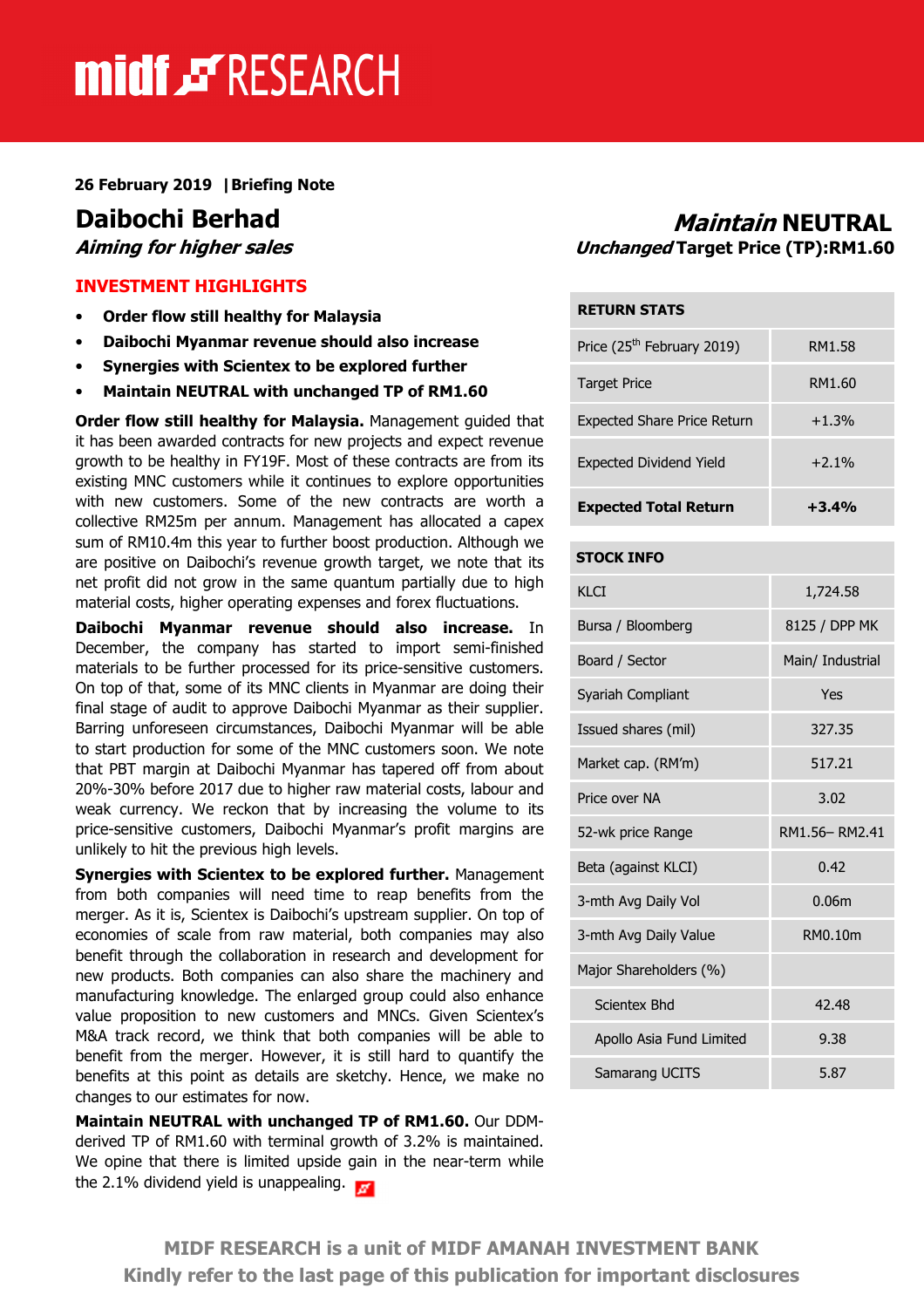# INVESTMENT STATISTICS

| FYE Dec (RM'm)               | <b>FY2016</b> | <b>FY2017</b> | <b>FY2018</b> | <b>FY2019F</b> | <b>FY2020F</b> |
|------------------------------|---------------|---------------|---------------|----------------|----------------|
| Revenue                      | 371.2         | 388.7         | 430.8         | 469.9          | 507.4          |
| Gross profit                 | 49.2          | 39.9          | 31.7          | 38.8           | 41.9           |
| Profit before tax            | 30.0          | 35.7          | 20.6          | 28.8           | 31.7           |
| Income tax expense           | $-5.4$        | $-8.7$        | $-3.8$        | $-4.3$         | $-4.8$         |
| Net profit                   | 24.5          | 27.1          | 16.8          | 24.4           | 26.9           |
| <b>PATAMI</b>                | 24.5          | 26.0          | 15.2          | 23.0           | 25.3           |
| EPS (sen)                    | 7.5           | 7.9           | 4.6           | 7.0            | 7.7            |
| EPS growth (%)               | $-8.3$        | 6.0           | $-41.3$       | 50.7           | 10.1           |
| PER(x)                       | 21.1          | 20.0          | 34.0          | 22.6           | 20.5           |
| Net dividend (sen)           | 5.4           | 5.2           | 3.4           | 4.1            | 4.5            |
| Dividend yield (%)           | 3.4           | 3.3           | 2.1           | 2.6            | 2.9            |
| Gross profit margin (%)      | 13.3          | 10.3          | 7.4           | 8.3            | 8.3            |
| Profit before tax margin (%) | 8.1           | 9.2           | 4.8           | 6.1            | 6.2            |
| Net profit margin (%)        | 6.6           | 7.0           | 3.8           | 4.9            | 5.0            |
| Source: Company, MIDFR       |               |               |               |                |                |

# DAILY PRICE CHART



Source: Bloomberg